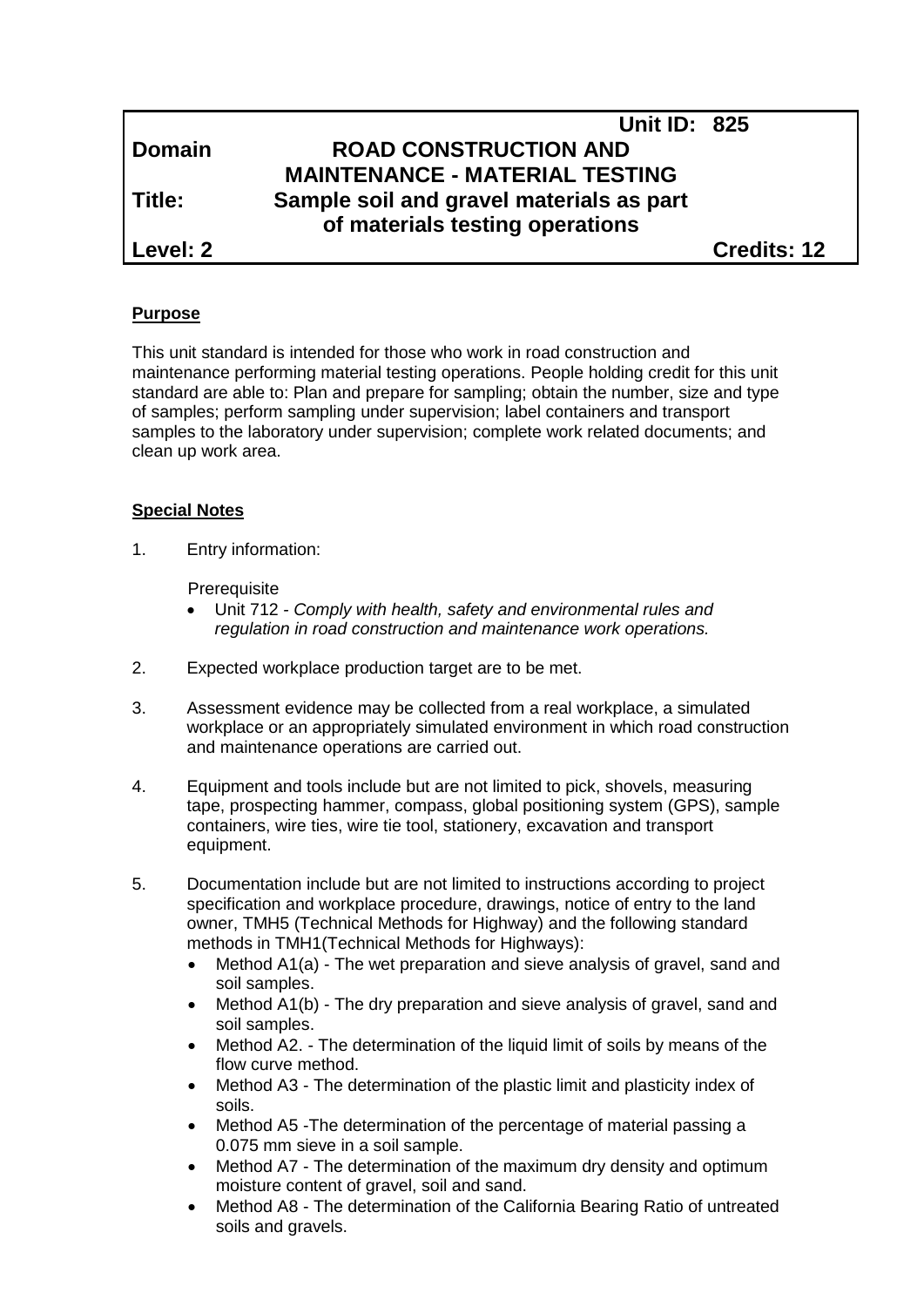- Method A9 The determination of the California Bearing Ration of limestabilized soils and gravels.
- Method A10(a) -The determination of the in-place dry density of soil or gravel by the sand replacement method.
- Method A10(b) The determination of the in-place dry density and moisture content of soils and gravels by nuclear methods.
- Method A11T -Tentative method for the determination of the maximum dry density and moisture content of graded crushed stone and cohesionless sand by means of vibration compaction.
- Method A12T Tentative method for the determination of the relative density of soils.
- Method A14 The determination of the unconfined compressive strength of stabilized soils, gravels and sands.
- Appendix to Method A14 Procedure for the making of specimens for the determination of the unconfined compressive strength of stabilized soils, gravels and sands.
- Method A16T Tentative method for the determination of the indirect tensile strength of stabilized materials.
- Method B15 The determination of the dry bulk density, apparent relative density and water absorption of material passing the 4,75 mm sieve.
- 6. Safe working practices include but are not limited to day-to-day observation of safety policies and procedures and compliance with emergency procedures.
- 7. Performance of all elements in this unit standard must comply with all relevant workplace requirements, contractual agreement and manufacturers' specifications.
- 8. Regulations and legislation relevant to this unit standard include but are not limited to the following:
	- Labour Act, No. 11 of 2007 as amended
	- Occupational Health and Safety Regulations No. 18, 1997
	- Road Traffic and Transport Regulations No. 52, 1999 and Government Notice No. 53 on Road Traffic and Transport Regulations
	- Road Ordinance 1972 and other relevant legislations and all subsequent amendments.

#### **Quality Assurance Requirements**

This unit standard and others within this subfield may be awarded by institutions which meet the accreditation requirements set by the Namibia Qualifications Authority and the Namibia Training Authority and which comply with the national assessment and moderation requirements. Details of specific accreditation requirements and the national assessment arrangements are available from the Namibia Qualifications Authority and the Namibia Training Authority. All approved unit standards, qualifications and national assessment arrangements are available on the Namibia Training Authority website [www.nta.com.na.](http://www.nta.com.na/)

# **Elements and Performance Criteria**

## **Element 1: Plan and prepare for sampling**

**Range**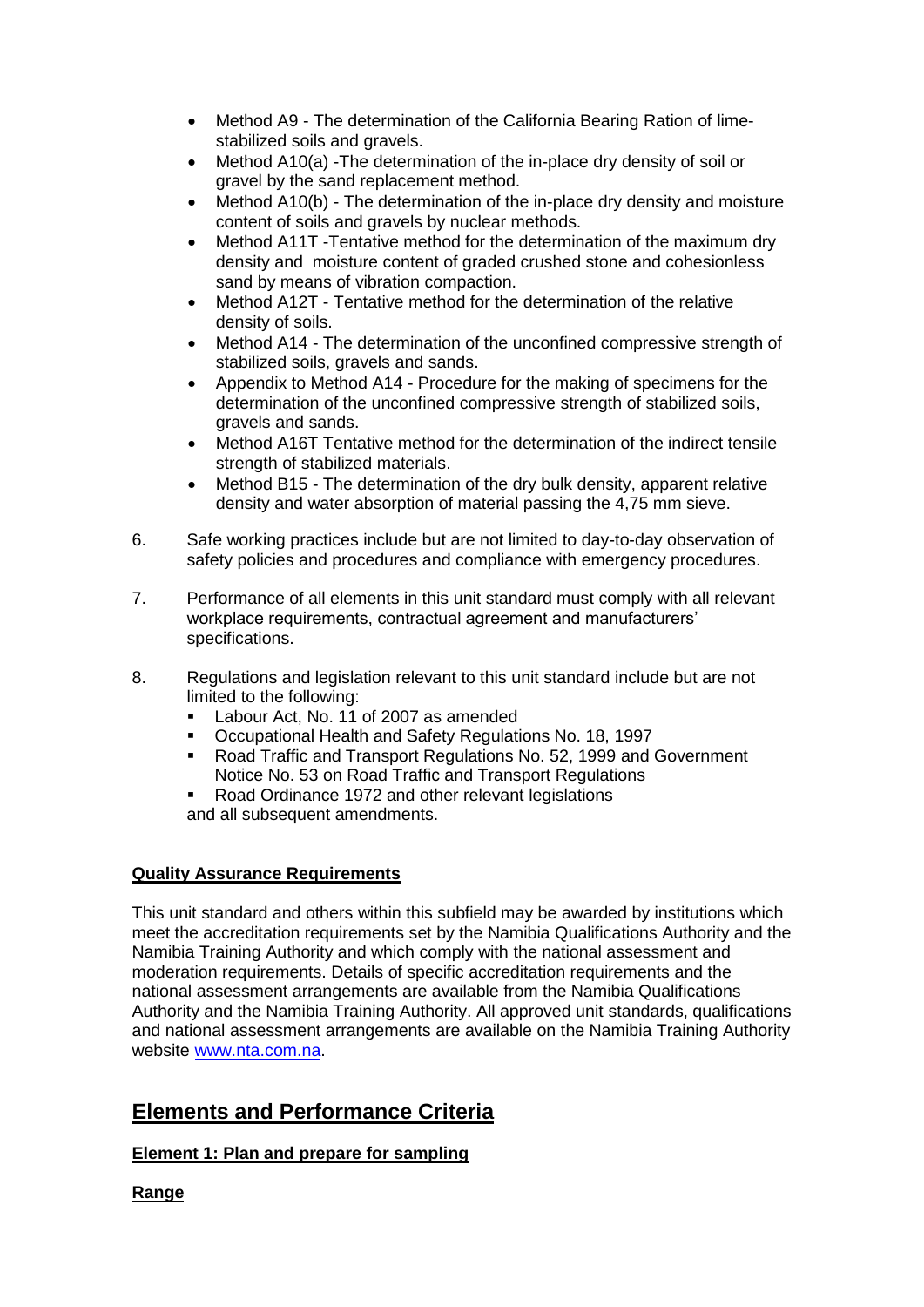Planning and preparation may include but is not limited to laboratory and site inspection, identification of hazards and protective measures during material sampling, prepare for soil and gravel sampling, identify and select the required tools and equipment during sampling.

#### **Performance Criteria**

- 1.1 Work instructions, including plans, specifications, quality requirements and operational details are obtained, explained, clarified and applied to the allocated task.
- 1.2 Safety requirements, including personal protective clothing and equipment are obtained from the site safety plan, workplace policies and procedures, and applied to the allocated task.
- 1.3 Traffic control requirements are obtained and implemented according to workplace requirements.
- 1.4 Laboratory apparatus and equipment selected to carry out tasks are checked for consistency with the requirements of the job, their usability and any faults rectified or reported prior to commencement.
- 1.5 Environmental protection requirements are obtained from the project environmental management plan confirmed and applied to the allotted task.
- 1.6 Requirements of the Roads Ordinance regarding entry onto private land are complied with.

#### **Element 2: Obtain the number, size and type of samples**

#### **Performance Criteria**

- 2.1 The number and type of the tests to be performed are received.
- 2.2 The number, size and type of samples for each test to be performed are obtained in accordance to the standard testing methods, project specification and workplace procedures.

## **Element 3: Perform sampling under supervision**

#### **Performance Criteria**

- 3.1 The identified sampling work area is cleared.
- 3.2 Materials to be sampled for testing are identified.
- 3.3 Occupational Health and Safety hazards are identified and appropriate steps taken to deal with this in accordance with the project specification and workplace policies and procedures.
- 3.4 Sampling is performed in terms of standard testing methods, project specifications and workplace procedures.